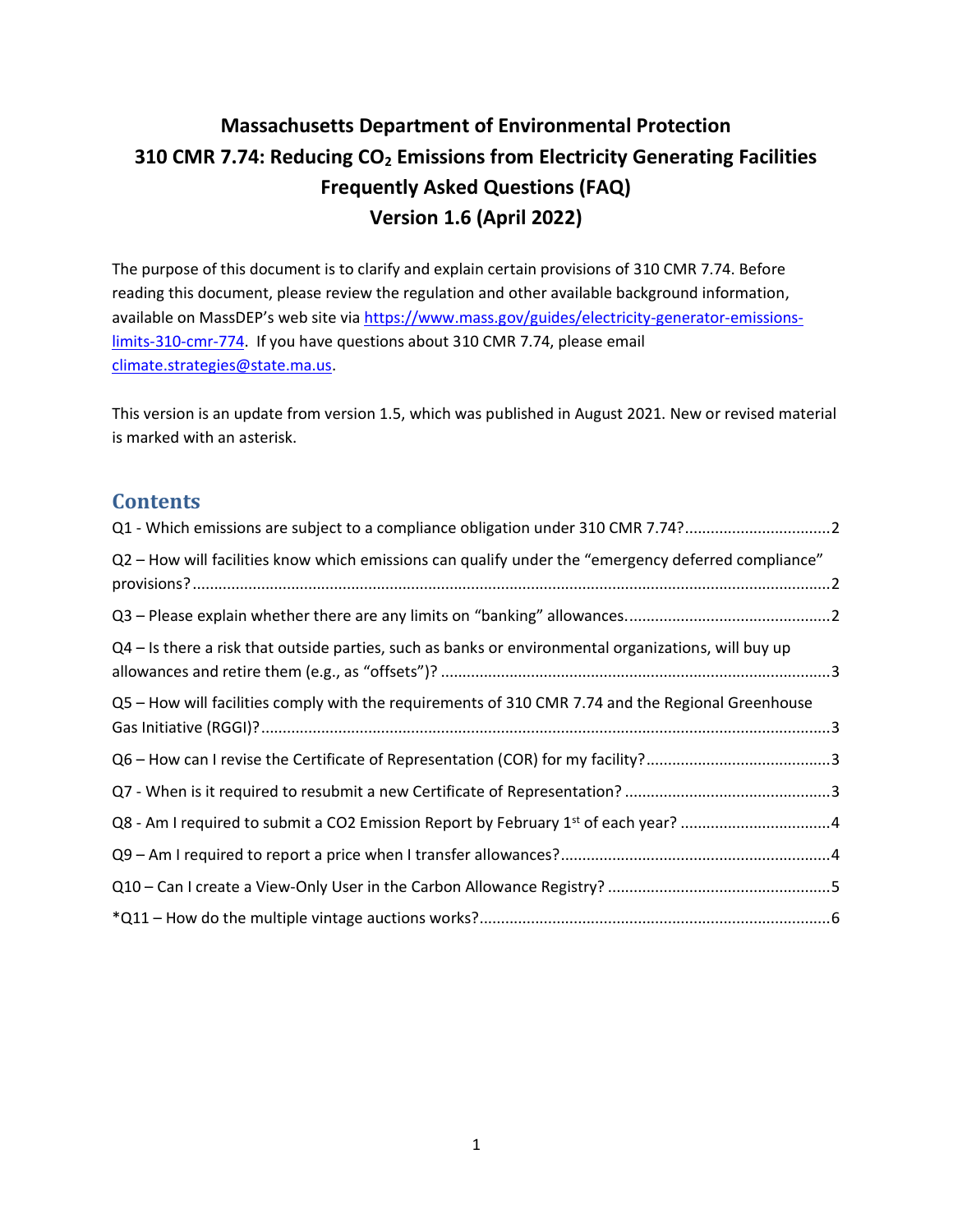### <span id="page-1-0"></span>**Q1 - Which emissions are subject to a compliance obligation under 310 CMR 7.74?**

A1 – The only emissions that are subject to a compliance obligation under 310 CMR 7.74 are  $CO<sub>2</sub>$ emissions reported pursuant to the Regional Greenhouse Gas Initiative (RGGI) emissions reporting requirement, 310 CMR 7.70(8). MassDEP is aware that facilities may be required to report additional greenhouse gas (GHG) emissions pursuant to other regulations including the Massachusetts GHG reporting regulation, 310 CMR 7.71, and the US EPA GHG reporting regulation, 40 CFR Part 98; however, these additional emissions are not subject to a compliance obligation under 310 CMR 7.74.

### <span id="page-1-1"></span>**Q2 – How will facilities know which emissions can qualify under the "emergency deferred compliance" provisions?**

A2 – 310 CMR 7.74(6)(d) allows an electricity generating facility that emits  $CO<sub>2</sub>$  during an emergency to defer, for one year, compliance for a portion or the entirety of the  $CO<sub>2</sub>$  emissions emitted during the emergency. (Note that August, 2018 amendments removed regulatory language limiting the use of emergency deferred compliance to the last 45 days of each calendar year, including for 2018.) Any deferred emissions must be offset in the following year on a two for one basis.

The term "emergency" is defined in the regulation. Emissions will be considered to have occurred during an emergency if they occur when ISO-NE has triggered "Master Local Control Center Procedure No. 2" that affects facilities in Massachusetts. Additional information about this procedure is available on ISO-NE's web site. Should it be necessary to provide additional or updated information about emergency deferred compliance for a particular year, MassDEP will do so by revising this document and notifying facilities.

# <span id="page-1-2"></span>**Q3 – Please explain whether there are any limits on "banking" allowances.**

A3 – Revised banking provisions were finalized in August, 2018. The revisions removed restrictions on banking. Facilities may retain unused allowances and use them for compliance in future years, without limitation. In order to ensure that emissions decline each year, MassDEP will adjust the number of allowances auctioned each year downward to ensure that the number of allowances available for use in a year cannot exceed the aggregate emissions limit for the prior year.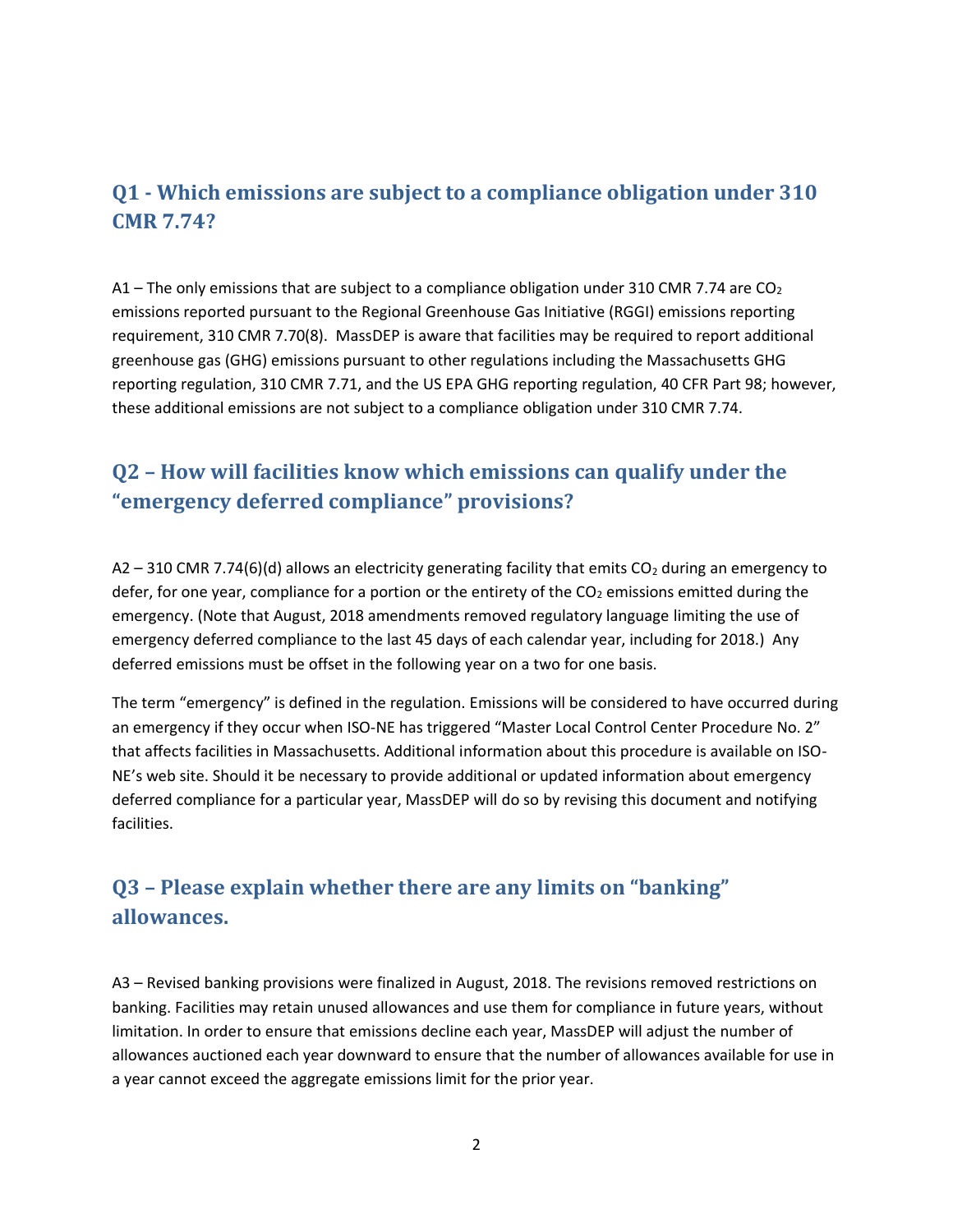# <span id="page-2-0"></span>**Q4 – Is there a risk that outside parties, such as banks or environmental organizations, will buy up allowances and retire them (e.g., as "offsets")?**

A4 – No, the regulation does not allow or provide any method for allowances to be retired by any outside parties.

# <span id="page-2-1"></span>**Q5 – How will facilities comply with the requirements of 310 CMR 7.74 and the Regional Greenhouse Gas Initiative (RGGI)?**

A5 – 310 CMR 7.74 and RGGI are two separate and distinct programs. For facilities, the requirements of the two programs are similar– for each ton of  $CO<sub>2</sub>$  emissions, the facility must hold an allowance. Therefore, to comply with both regulations, the facility will need to hold two different types of carbon dioxide allowances (a RGGI allowance and a 7.74 allowance). This will ensure compliance with in-state and regional emissions limits.

# <span id="page-2-2"></span>**Q6 – How can I revise the Certificate of Representation (COR) for my facility?**

A6 – To revise the COR for a facility, the Designated Representative (DR) must upload a revised COR form to the Massachusetts Carbon Allowance Registry (Registry), and then immediately make the corresponding changes in the Registry.

- The revised COR does not need to be notarized or mailed to MassDEP.
- Please contact MassDEP for instructions on changing who the DR is for a facility in the Registry. All other changes may be made by the DR in the Registry.
- The DR must ensure that any authorized user who is authorized to transfer allowances from a facility's allowance account is listed on the facility's COR form in the Registry. These authorized users must also be given "View-Only" access to the facility in the Registry so that their names appear in the public facilities report.

### <span id="page-2-3"></span>**Q7 - When is it required to resubmit a new Certificate of Representation?**

A7 – The Designated Representative (DR) must upload a new Certificate of Representation to the Massachusetts Carbon Allowance Registry (Registry) every time a new Authorized User is added to the system, and when there is a change of Designated Representative (DR)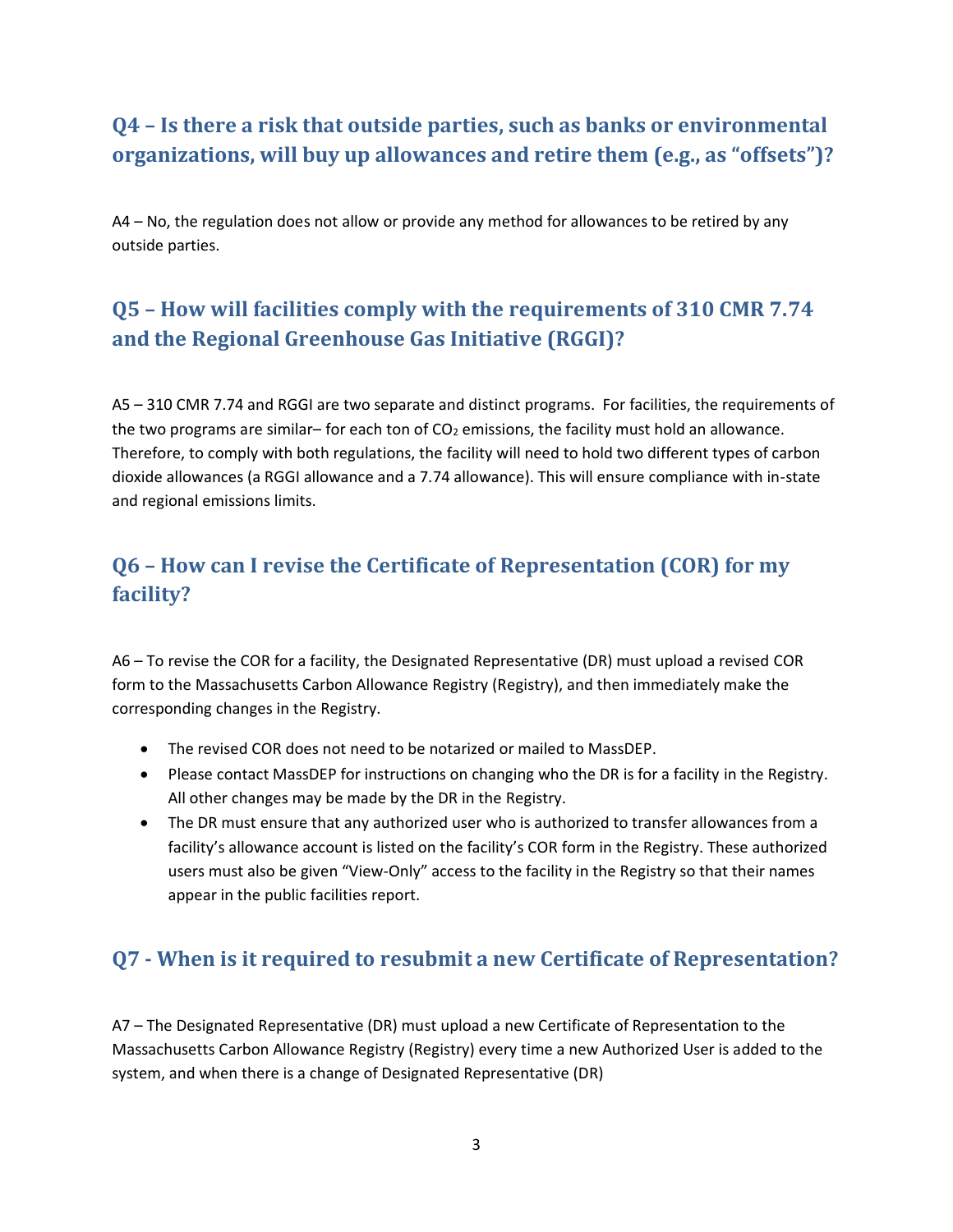The following changes can be made on the Registry and no longer require the resubmission of a new Certificate of Representation:

- Changes to the (DR) address, email address, and telephone numbers.
- Changes to the Authorized Users addresses, email addresses, and telephone numbers.

Changes to the list of the owner(s) and operator(s) of the electricity generating facility.

# <span id="page-3-0"></span>**Q8 - Am I required to submit a CO2 Emission Report by February 1st of each year?**

A- 8 No, you are no longer required to submit a separate CO2 Emission Report to comply with 310 CMR 7.74. The CO2 Emissions for the prior calendar year must be reported under the Compliance Certificate Report by March  $1<sup>st</sup>$  of each year.

#### <span id="page-3-1"></span>**Q9 – Am I required to report a price when I transfer allowances?**

A9 – Yes, you must report a price when you transfer allowances, unless the sending and receiving facilities are owned by the same regulated entity.

Please note that you may indicate that you believe the transfer price is confidential business information or a trade secret. If you check the box when transferring allowances indicating that you believe the transfer price is confidential business information or a trade secret, you will have the burden to establish the information meets the confidentiality criteria of the Public Records Act.

A separate *Request to Maintain Information Confidential* form can be found at <https://www.mass.gov/media/1410331> which can be used to make and support a confidentiality claim addressing the criteria for considering information to be confidential business information or a trade secret pursuant to 310 CMR 3.23. Once a confidentiality claim is made, MassDEP will keep the information subject to the claim confidential until a final determination is required by the receipt of a public record request for the information. The claim will then be evaluated, and a final determination will be made with the criteria in 310 CMR 3.23 and requirements of 310 CMR 3.00. Additional information is available at [https://www.mass.gov/media/1702206.](https://www.mass.gov/media/1702206)

Please fill out a *Request to Maintain Information Confidential* form as soon as possible after the first transfer from a facility account that you complete in the registry when you believe the transfer price is confidential business information. Refer to the following instructions when filling out the form:

- 1. Section A1: Fill in the Regulated Entity name for your account and the name and contact information for the Designated Representative.
- 2. Section B2: Check the box marked "Reporting Requirement Under Regulations or Order."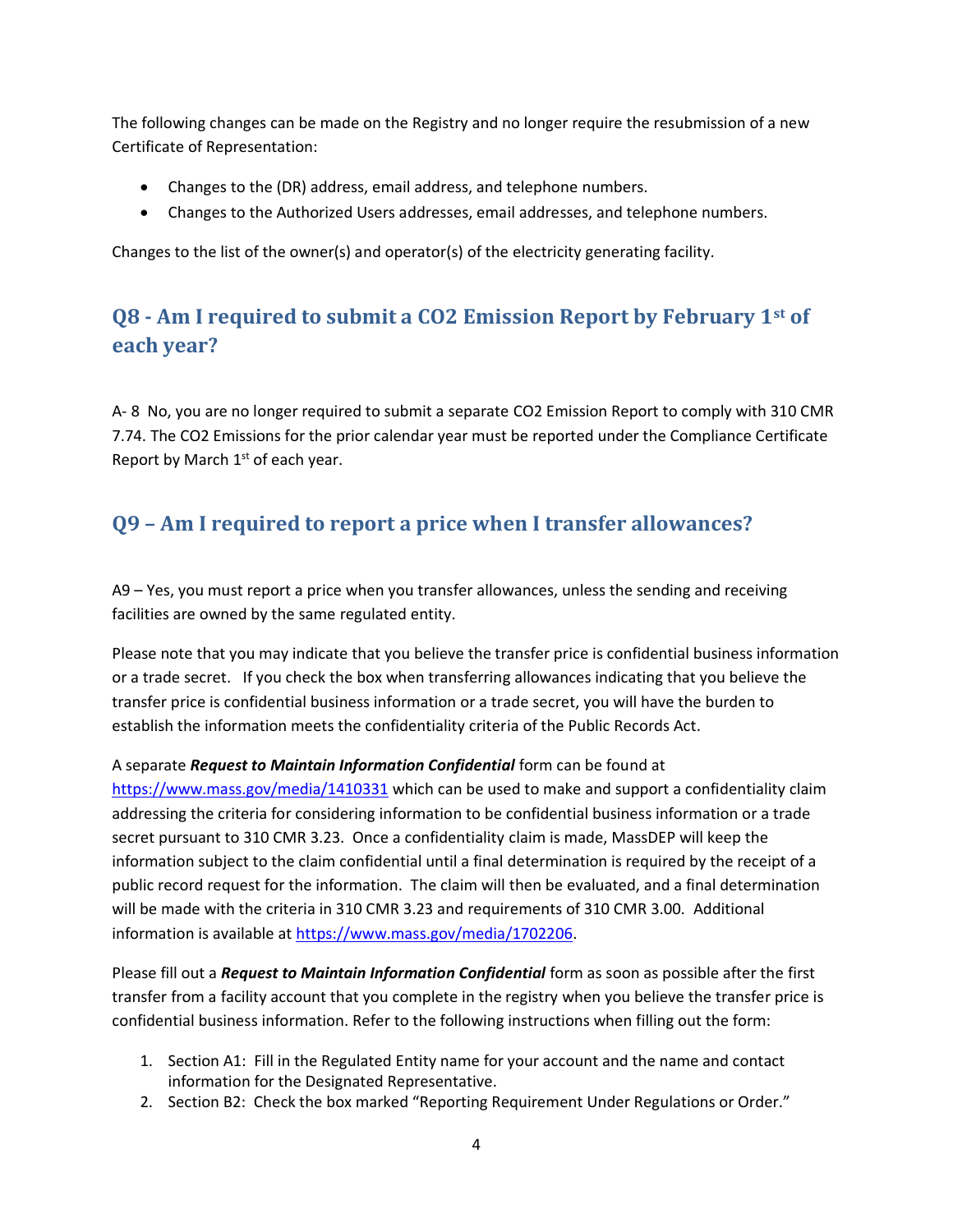- 3. Section B3: Check "Trade Secret."
- 4. Section B4: Check "no." You do not need to submit a sanitized copy of the notice of transfer.
- 5. Section B5: Specify whether you wish to assert the confidentiality claim for prices of individual transfers or all registered transfers. To request the latter, for example, type: "This request applies to reported prices for transfers made on {date} and indefinitely to all future transfers from the [fill in facility name] registry account."
- 6. Section B6: Leave this blank.
- 7. Section B7: You may leave these boxes blank, but please note that MassDEP may require submittal of additional information upon receipt of a public record request. You may also choose to upload additional explanatory information addressing the criteria listed in this section to support the confidentiality claim.
- 8. Section B8: Check "no" if this is the first confidentiality claim you are making in the registry.
- 9. Section C: Read and sign the certification statement.

Once complete, the Designated Representative should sign, scan, and upload the completed form to the registry using the Add/View documents option available for the facility (select "Other" for the Document Type).

#### <span id="page-4-0"></span>**Q10 – Can I create a View-Only User in the Carbon Allowance Registry?**

A10 – Yes. The Designated Representative (DR) can create a View-Only User by adding a new login account in the system. Please refer to the following instructions when setting the View-Only User.

- 1. In the Account Dashboard, click on the "Avatar" icon, then select **Manage Users** from the dropdown menu.
- 2. In the Login screen, click the **Add New Login** button
- 3. In the Login Information screen, enter data into the fields on the form. Under **Privilege** select **View-Only** from the drop- down menu.
- 4. Click **Save** at the bottom of the page to create the new View- Only User.

**Note:** All the allowance transfer operations will be disabled for the View- Only User (Transfer, reject, submit, withdraw, confirm)

View-Only Users do not have to be listed on the facility's Certificate of Representation (COR). However, if any of the View-Only User privileges change, the DR must upload a new COR to the Massachusetts Carbon Allowance Registry (Registry).

More information in how to create and manage registry users can be found in the Massachusetts Carbon Allowance Registry User Guide, under "Manage Regulated Entity Account Users". The User Guide is available on the program web site [\(https://www.mass.gov/guides/electricity-generator](https://www.mass.gov/guides/electricity-generator-emissions-limits-310-cmr-774)[emissions-limits-310-cmr-774\)](https://www.mass.gov/guides/electricity-generator-emissions-limits-310-cmr-774).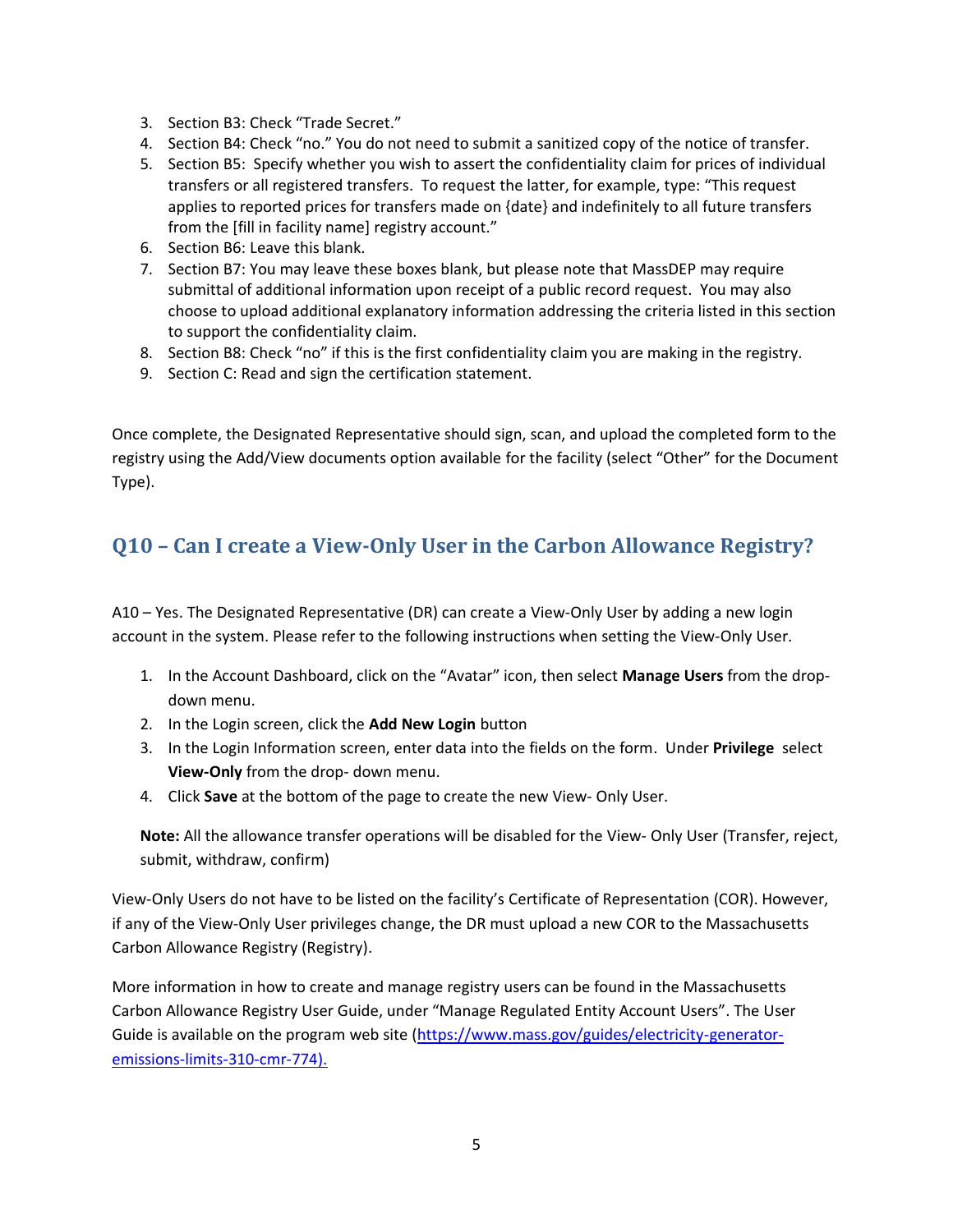## <span id="page-5-0"></span>**\*Q11 – How do the multiple vintage auctions works?**

\*A11 Beginning in June 2022, MassDEP is offering two allowance vintages in each quarterly auction. In general, each auction will include 5% of the next year's emissions limit along with a fraction of the current year's emissions limit. For example, the quantities of allowances offered in the June and September 2022 auctions are:

- Vintage 2022 allowances equal to half the remaining available allowances after completion of the adjustment for banked allowances pursuant to 310 CMR 7.74(6)(f)3., and
- Vintage 2023 allowances equal to 5% of the 2023 aggregate emissions limit.

The reason for including the next year's allowances in the auctions is that the market monitor has observed that some facilities routinely purchase allowances with the intent of banking the allowances to cover the next year's emissions. Advance auctions will therefore increase market liquidity by allowing these facilities to purchase next year's allowances to cover a portion of their next year's emissions, thereby making more current year allowances available to cover current year emissions.

In each quarterly auction, the two vintages will be offered using a design recommended by the market monitor to ensure efficient outcomes. Under this design, bidders may submit two types of bids in future auctions. For example, in the June and September 2022 auctions bidders may submit:

- Bids for vintage 2022 allowances only. Since these bidders likely intend to use the allowances to comply with 2022 emissions, these bids may only be filled with vintage 2022 allowances.
- Bids for vintage 2023 allowances. Since vintage 2022 allowances may be banked for use to comply with 2023 emissions, these bids may be filled with a combination of vintage 2022 and vintage 2023 allowances, or with vintage 2023 allowances only.

The process for determining the clearing price allows for two possible outcomes:

- A separate clearing price is determined for each vintage, and no vintage 2022 allowances are used to fill bids for vintage 2023 allowances. Separate clearing prices occur if the calculated clearing price for vintage 2022 allowances exceeds the calculated clearing price for vintage 2023 allowances.
- A single clearing price is determined for all allowances (i.e, both vintages), and some vintage 2022 allowances are used to fill bids for 2023 allowances. A single clearing price occurs if the calculated clearing price for vintage 2023 allowances would otherwise exceed the calculated clearing price for vintage 2022 allowances. In other words, if there are many high bids for 2023 allowances, this design allows those bids to be filled with vintage 2022 allowances instead of allowing them to "bid up" the price of vintage 2023 allowances to a level that exceeds the price of vintage 2022 allowances.

According to the market monitor, this auction design is efficient because it reflects bidders' preferences and the true value of the allowances being auctioned. Specifically, while 2022 and 2023 vintage allowance can both be used to cover 2023 or later year emissions, all vintage 2022 allowances have additional value associated with their possible use to cover 2022 emissions. Therefore, all bidders for